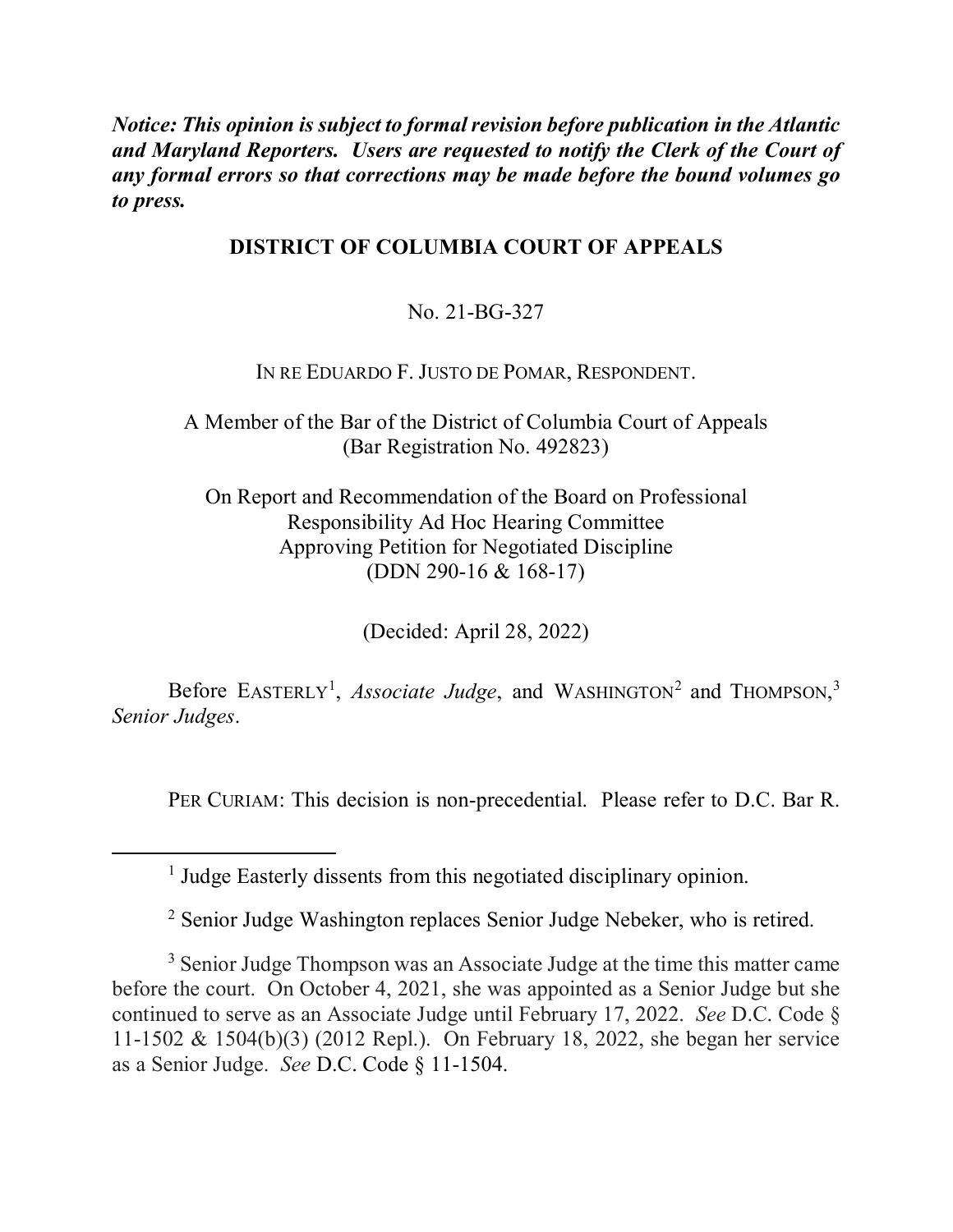XI, § 12.1(d) regarding the appropriate citation of this opinion.

In this disciplinary matter, the Ad Hoc Hearing Committee (the Committee) recommends approval of an amended petition for negotiated attorney discipline. *See* D.C. Bar R. XI, § 12.1(c). The amended petition is based on Respondent's voluntary acknowledgment that Respondent failed to provide competent representation to two separate clients.

Respondent acknowledged that during his representation of these clients he failed to (1) reasonably inform his clients about the status of a matter, (2) keep and preserve complete records of trust funds, (3) keep advance fees in a trust account, (4) withdraw from representation when a physical or mental condition materially impaired his ability to represent his client, and (5) surrender papers, and as well (6) charged an unreasonable fee. As a result of his actions, Respondent violated D.C. Rules of Professional Conduct 1.1(a) &(b); 1.3(a), (b)(1) & (b)(2); 1.4(b); 1.5(a) & (b);  $1.15(a)$ , (b) & (e);  $1.16(d)$ ;  $3.3(a)$ ; and  $8.1(a)$ . The proposed discipline is a ninemonth suspension with 120 days stayed with conditions. In the event Respondent fails to comply with these conditions, he will serve the full term of his suspension.